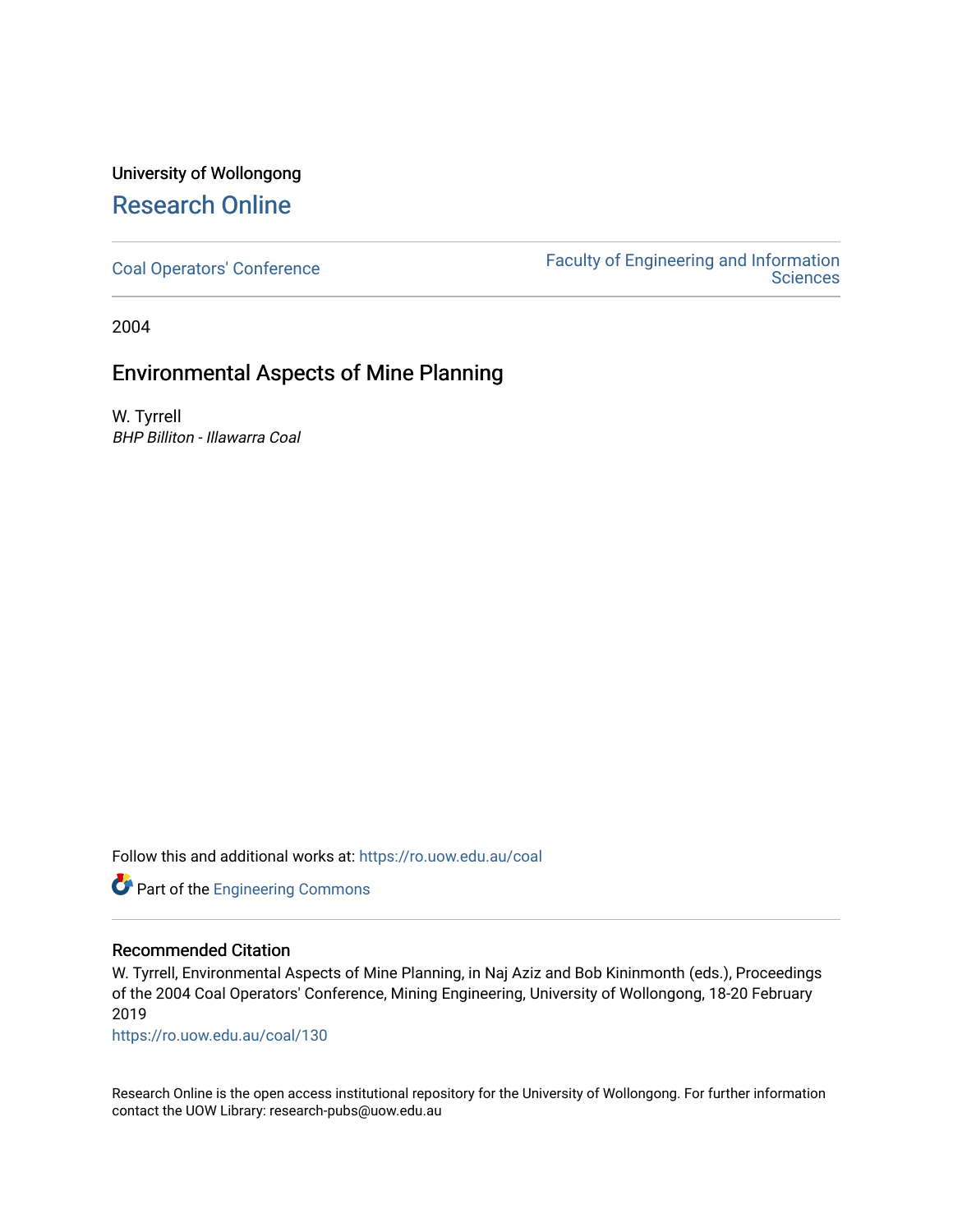# <span id="page-1-0"></span>**ENVIRONMENTAL ASPECTS OF MINE PLANNING**

## Wendy Tyrrell<sup>[1](#page-1-0)</sup>

*ABSTRACT:* Underground mining has occurred in the Illawarra region for more than 150 years. Over time, community expectations about the environmental effects of mining and other developments have changed dramatically. It is in this context that community, government, and environmental groups have raised concerns about the effects that mining can have on rivers and other natural features, residential property, and infrastructure, such as transmission lines, roads, and bridges. On natural features, these effects can include fracturing of the rock bedding in the river, water loss to the shallow sub-strata, gas release, rock falls, and vegetation dieback.

In the past, mine planning has considered potential effects on engineered structures, however, the same attention has not been paid to the effects of mining on natural features. Through a Stakeholder Involvement Programme conducted by Illawarra Coal, it was identified that government and community stakeholders were seeking a more sensitive approach be taken to mine planning, particularly in significant and high risks areas. As a result, mine planning processes are being reviewed to take into account the effects of mining on the surface features. The focus of this paper is the programme undertaken by BHP Billiton – Illawarra Coal to integrate environmental assessments into mine planning. This has involved internal workshops and projects, together with external consultation. The process that the company is utilising to fully incorporate environmental assessments into the mine planning process is described.

The purpose of this process is to identify surface features, determine their sensitivity, develop mitigation and remediation options, and potentially avoidance measures early in the mine planning process. Another key aspect of the process is to incorporate internal and external stakeholder feedback as part of the mine planning process.

In implementing this process, it is anticipated that it will provide a more secure outcome for the business. This is expected to occur through understanding and addressing environmental issues and incorporating stakeholder feedback early in the mine planning process, therefore minimizing the risk of costly changes to mine plans being required within short time frames.

The rigorous Integrated Mine Planning Process (IMPP) will give the business confidence that the mine plan submitted through the Subsidence Management Plan (SMP) application to government has the highest probability of approval and will provide the most sustainable outcome – for the environment, community, and Illawarra Coal.

#### **INTRODUCTION**

BHP Billiton - Illawarra Coal is a coal mining business operating in a sensitive locality about 1.5 hours drive to the south of Sydney, Australia are shown in Figure 1.

The Illawarra Coal business produced approximately 7 million tonnes of premium-quality coking coal during the financial year to June 2003. The coking coal is utilised in the production of steel at the Port Kembla Steelworks in New South Wales, Whyalla Steelworks in South Australia, and by overseas customers.

Mining has occurred in the Illawarra region for more than 150 years. Over time, community expectations about the environmental effects of mining and other developments have changed dramatically.

In this sensitive area, the operations must be sustainable within the context of urban pressure and sensitive ecological environments**.** 

 $\overline{a}$ 

<sup>1</sup> Manager Environment and Sustainable Development, BHP Billiton – Illawarra Coal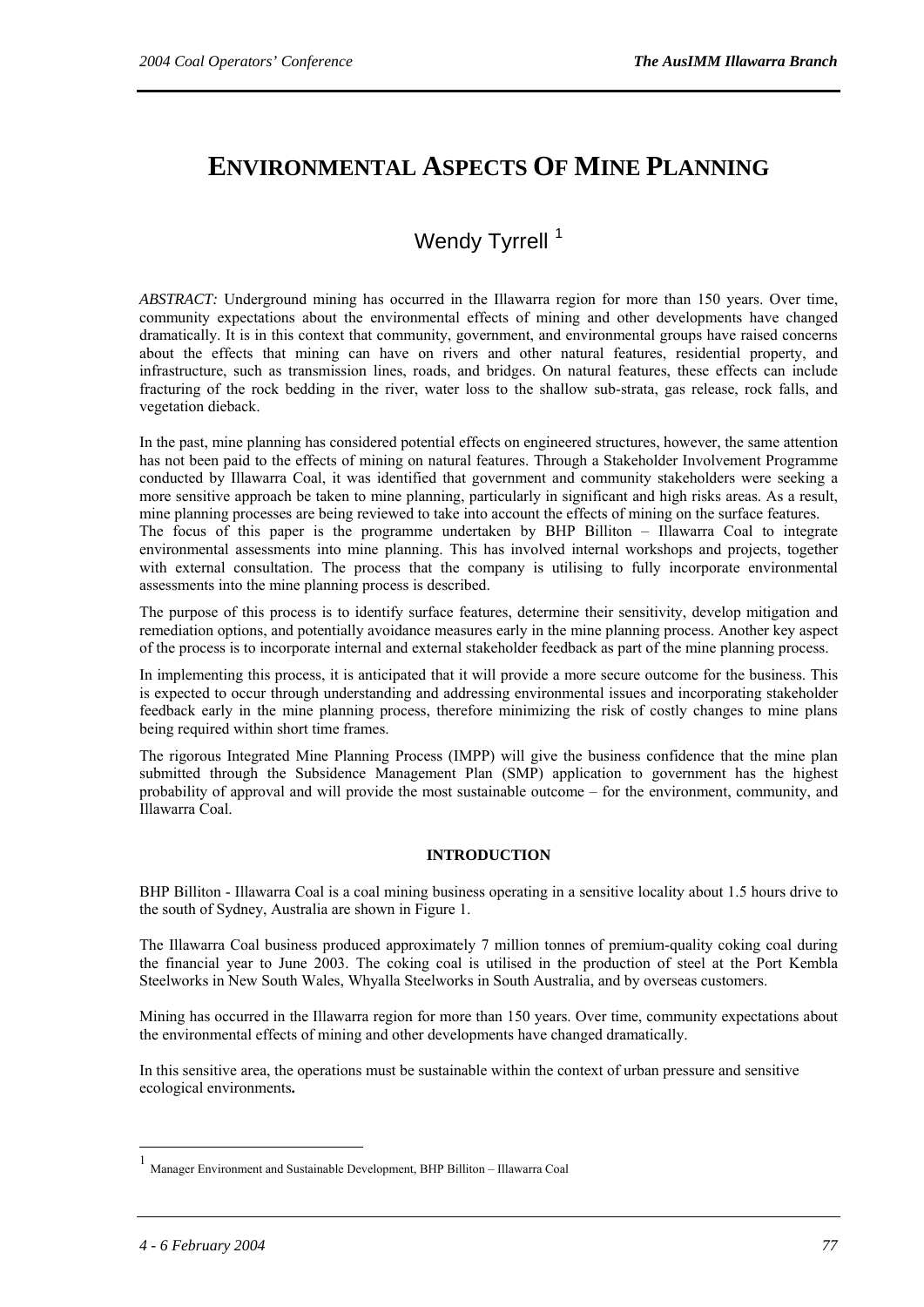#### **Fig 1 – BHP Billiton Illawarra coal operations including lease boundaries, current and proposed mining areas, and previously mined areas**

As with many businesses, Illawarra Coal has recognised that future success is contingent upon achieving sustainable outcomes, including sustainability in environmental and community terms. These requirements represent one of the greatest challenges that lie ahead for the success of the Illawarra Coal business.

In 2002, Illawarra Coal commenced an extensive stakeholder consultation programme to identify stakeholder issues related to its underground mining operations. The program was facilitated by Coakes Consulting, who are social management specialists. It included individual interviews with over 100 stakeholders, including state and local government agencies, local residents, environmental and community organisations, indigenous groups and local businesses. In addition, a telephone survey of 1400 households, randomly selected from across the Wollondilly and Wollongong Local Government Areas has also been undertaken to assess community attitudes towards mining.

A key environmental issue facing the business is that mining under rivers and other natural features can cause fracturing of stream-beds, redirection of water to shallow sub-strata, water quality impacts and methane gas emissions from the strata to the atmosphere.

One of the key stakeholder themes identified in the consultation program was the need for 'sensitive mine planning', particularly in relation to mining under rivers and other natural features in sensitive areas.

#### **INTEGRATING ENVIRONMENTAL ASSESSMENTS INTO MINE PLANNING**

In the past, mine planning has considered potential effects on engineered structures, however, the same attention has not been paid to the effects of mining on natural features. Through the Stakeholder Involvement Programme conducted by Illawarra Coal, it was identified that government and community stakeholders were seeking a more sensitive approach be taken to mine planning in significant and high risks areas. As a result, mine planning processes are being reviewed to take into account the effects of mining on surface features.

The development and implementation of a new IMP was identified as a key strategy to address stakeholder concerns such as mining under rivers, and has been developed as a planning process to identify and manage subsidence effects on natural and constructed surface features.

The IMPP provides a systematic and ongoing approach to incorporating environmental assessments as part of mine planning. It is an iterative process enabling key events and business challenges to be identified and dealt with in a timely and systematic manner. A primary input into the process is the BHP Billiton Charter and Health Safety Environment and Community (HSEC) Policies. The business principles developed in these documents cascade through the Carbon Steel Materials planning strategy and into the Illawarra Coal business plan.

The Illawarra Coal planning cycle shown in Figure 2 supports and optimises the business plan. There are a number of inputs into the process, which is iterative and normally spans a period of 12 months or more.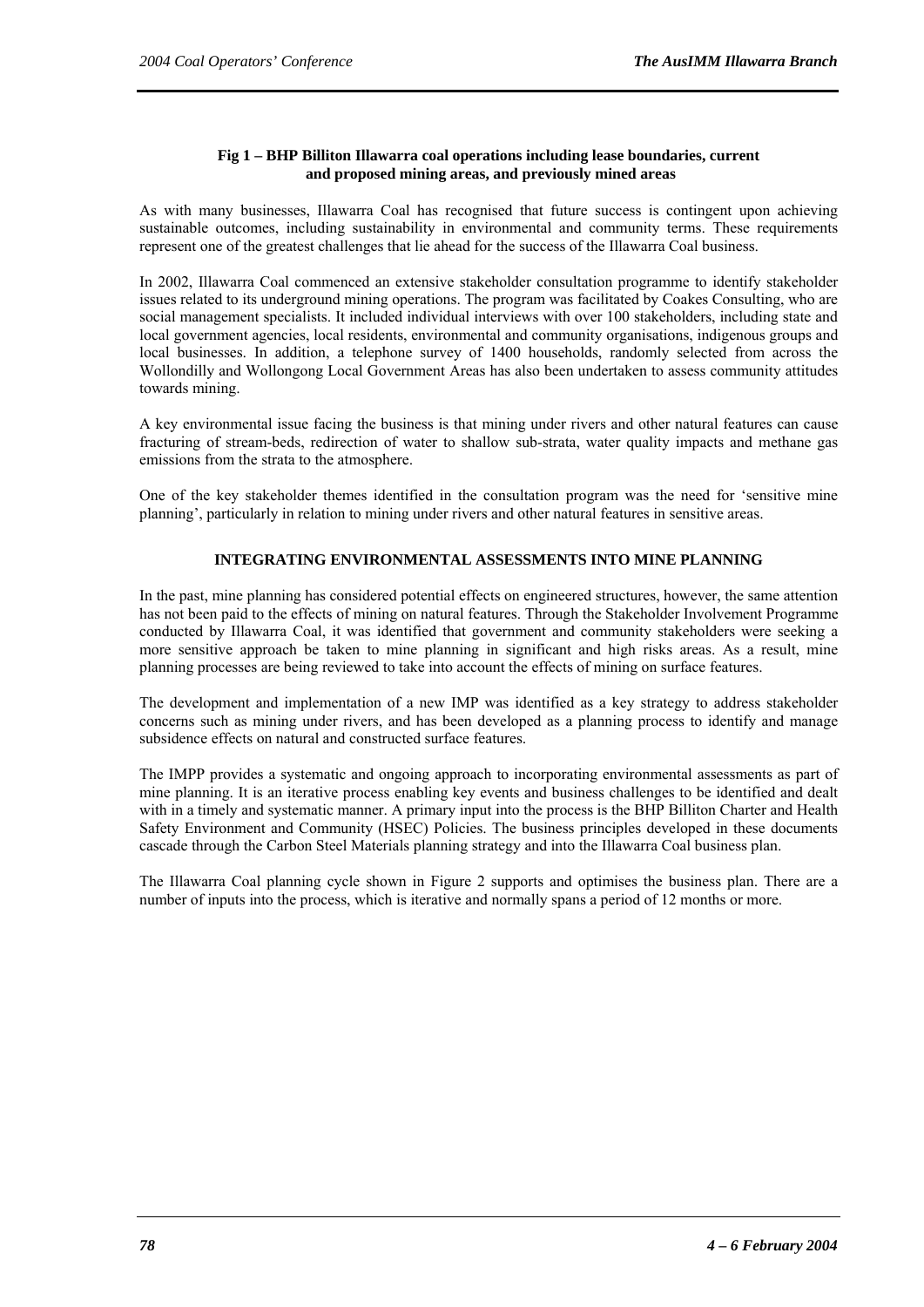

**Fig 2 - Illawarra Coal Mine Planning Cycle** 

Impacts on natural features are addressed in the planning cycle through its assessment of environmental and surface effects. The key elements of the planning cycle include:

- continuing stakeholder consultation and participation;
- comprehensive baseline environmental assessment;
- consideration of environmental impacts and mitigation measures during the assessment of alternativee mine plan options;
- consideration of monitoring results from past mining activities; and
- monitoring and stakeholder reporting programs.

In order to build an approach with the ownership of both internal and external stakeholders, the development of the IMPP process has involved both internal and external consultation. The process followed for the development of the IMPP is illustrated in Figure 3.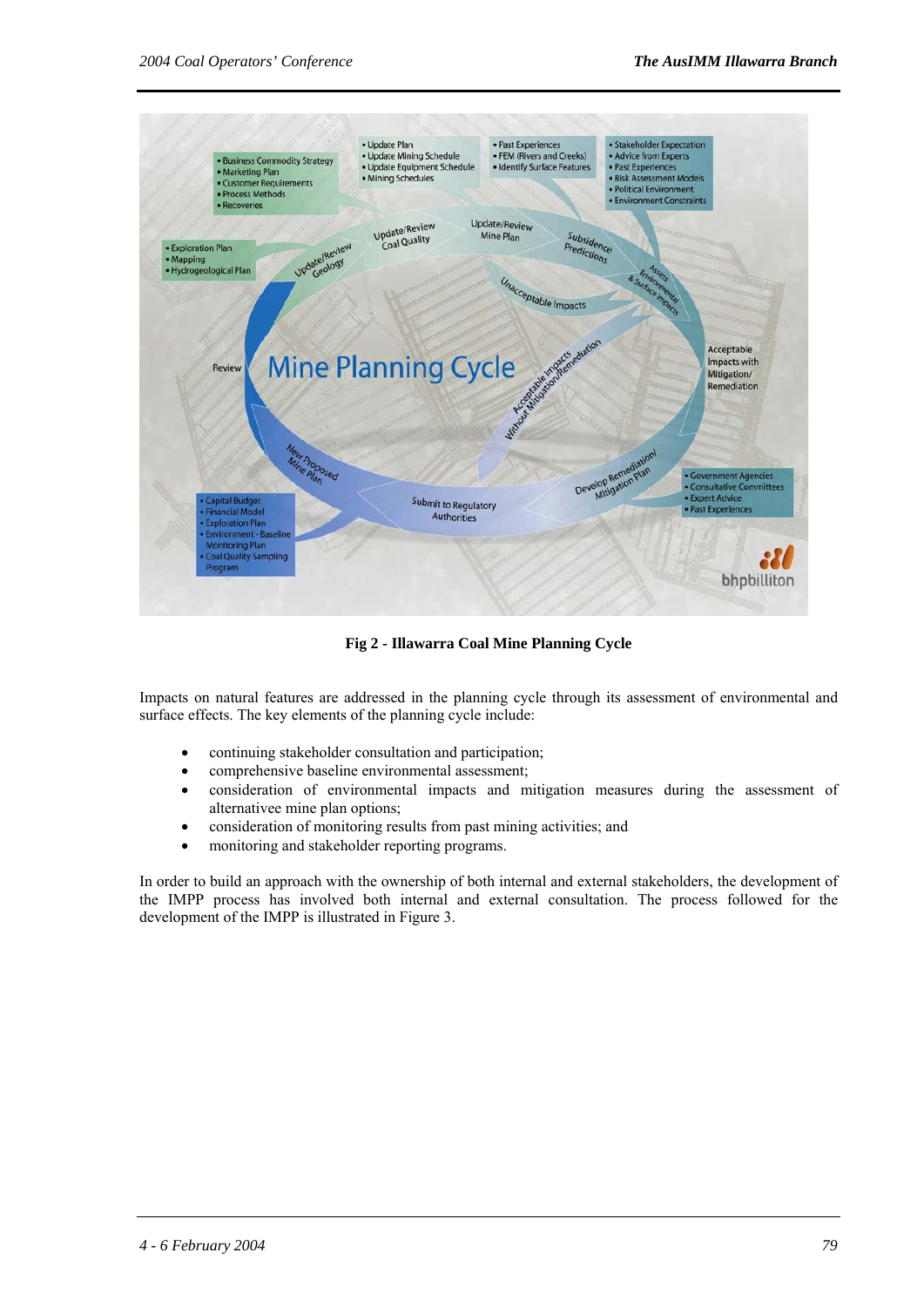

**Fig 3 - Process for development of IMPP** 

The external community and government consultation phase conducted in 2002 was followed by a series of company workshops and meetings. From this, a draft, integrated mine planning process was developed with key planning and operations personnel. Development of the process then involved company approval and internal communication to the broader planning and operations staff within Illawarra Coal. Consultation is now underway with external stakeholders, including government, environmental groups, and community groups. The IMPP will then be finalised taking into account stakeholder feedback, and then implemented at Illawarra Coal mining operations.

The Illawarra Coal mine planning process is being developed to be consistent with the Department of Mineral Resources (DMR) SMP process. The SMP will replace the environmental assessment and approval components of the current approval process. The new DMR process will be implemented from March 2004.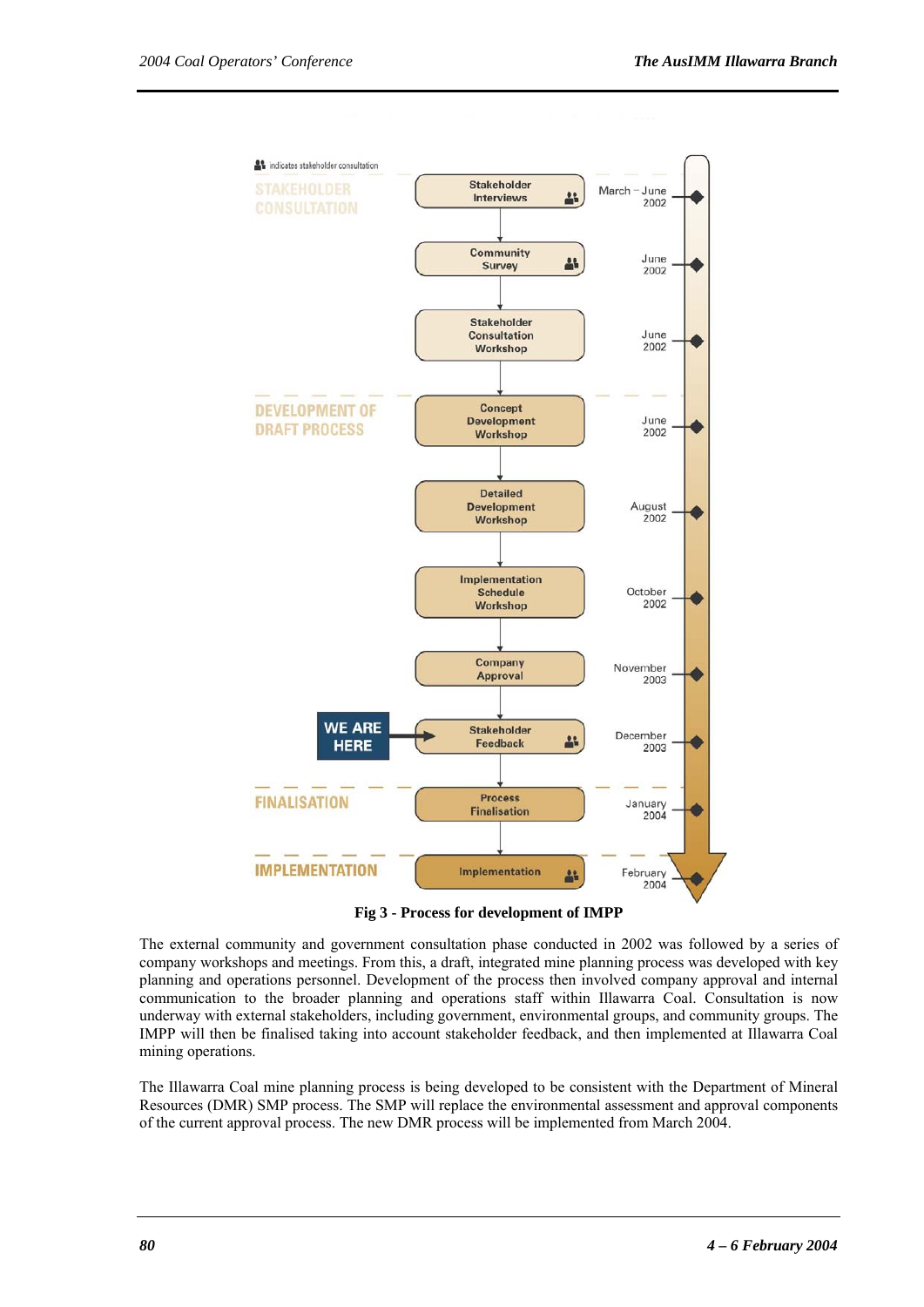#### **TIMING OF MINE PLANNING**

Mining of coal by longwall methods involves considerable expenditure and lead time (up to 5 years) for the development of access roadways before longwall coal extraction can commence. The cost of longwall development is high and needs to be done well in advance of mining to ensure continuity of extraction. This continuity is critical to the success of a longwall mining business. Without continuity, lost production, costimpacts, loss of jobs and closure of mines would result. This reinforces the need for suitable long-term planning to ensure that timing requirements can be met. The IMPP process considers these factors.

#### **Overview of the IMPP**

The IMPP involves a holistic approach to the development of mine plans for the total minable resource area, rather than simply a plan for a set of mining panels associated with the next longwall mining approval. This approach ensures a greater level of awareness of issues, an ability to plan and implement mitigating strategies, and minimises business risk to the company associated with potential changes to mine plans.

The IMPP is designed to integrate stakeholder engagement and environmental impact assessment into the mine planning process. This will enable future mine plans to be developed on the balanced consideration of all relevant factors including stakeholder expectations, environmental impact, geology, resource utilisation, operational constraints and economic feasibility.

For the purpose of sensitivity assessment, surface features are grouped into three categories being natural features, infrastructure and private properties. The natural features that tend to be most sensitive to mining induced subsidence include rivers, creeks, wetlands or swamps, and cliff lines.

#### **STEPS IN THE PROCESS**

The process of developing the IMPP involves five yseps which are illustrated in Figure 4 and are discussed in detail.

#### **Step 1 - Preliminary Sensitivity Assessment**

Step 1 is the initial assessment of options for mine planning. It includes a review of geological information, mine layout, development requirements and access to the coal resource.

It also includes the preliminary assessment of the sensitivity of the surface features to underground mining. Illawarra Coal has a substantial database of information in relation to surface features, subsidence impacts, mitigation measures, and stakeholder expectations. The preliminary sensitivity assessment is designed to provide an initial focus for mine planning based on existing information. This enables the consideration of alternative mine planning options and/or mitigation measures at an early stage.

#### **Step 2 - Preliminary Mine Planning Assessment**

This step involves the preliminary evaluation of alternative mine plans to determine the preferred mine plan/s. The alternative mine plans are developed utilising proven mitigation or remediation of subsidence impacts on sensitive features and/or avoidance of sensitive surface features identified in Step 1.

The evaluation of alternatives is conducted by a multi-disciplinary mine planning team and involves a balanced consideration of economic, environmental and social issues. The multi-disciplinary team includes representatives from a number of internal groups including exploration, mine planning, mine infrastructure, environment, and community. The preferred mine plan or plans provide an initial focus for the detailed sensitivity assessment of surface features conducted in Step 3.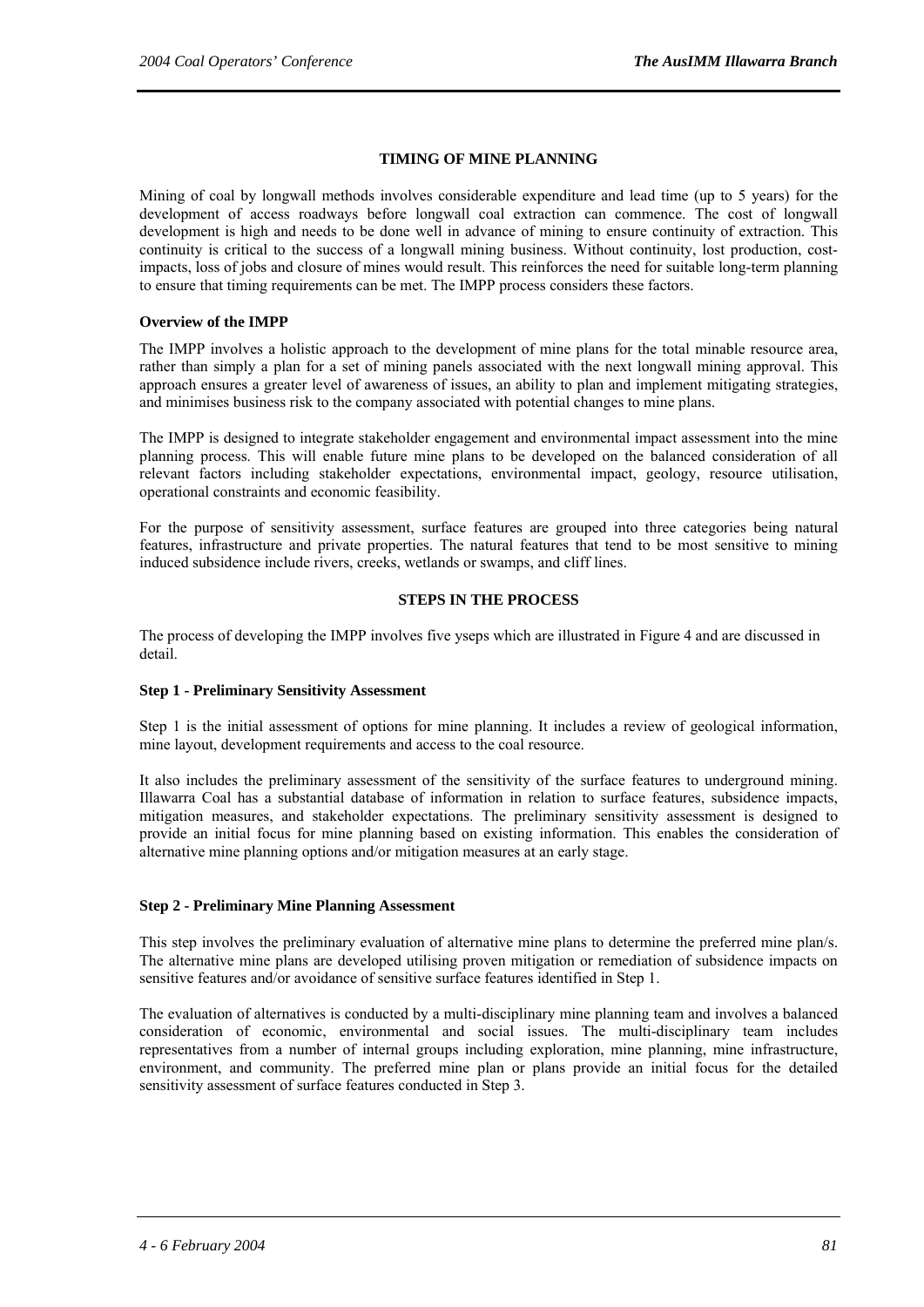

**Fig 4 - Steps of the Integrated Mine Planning Process**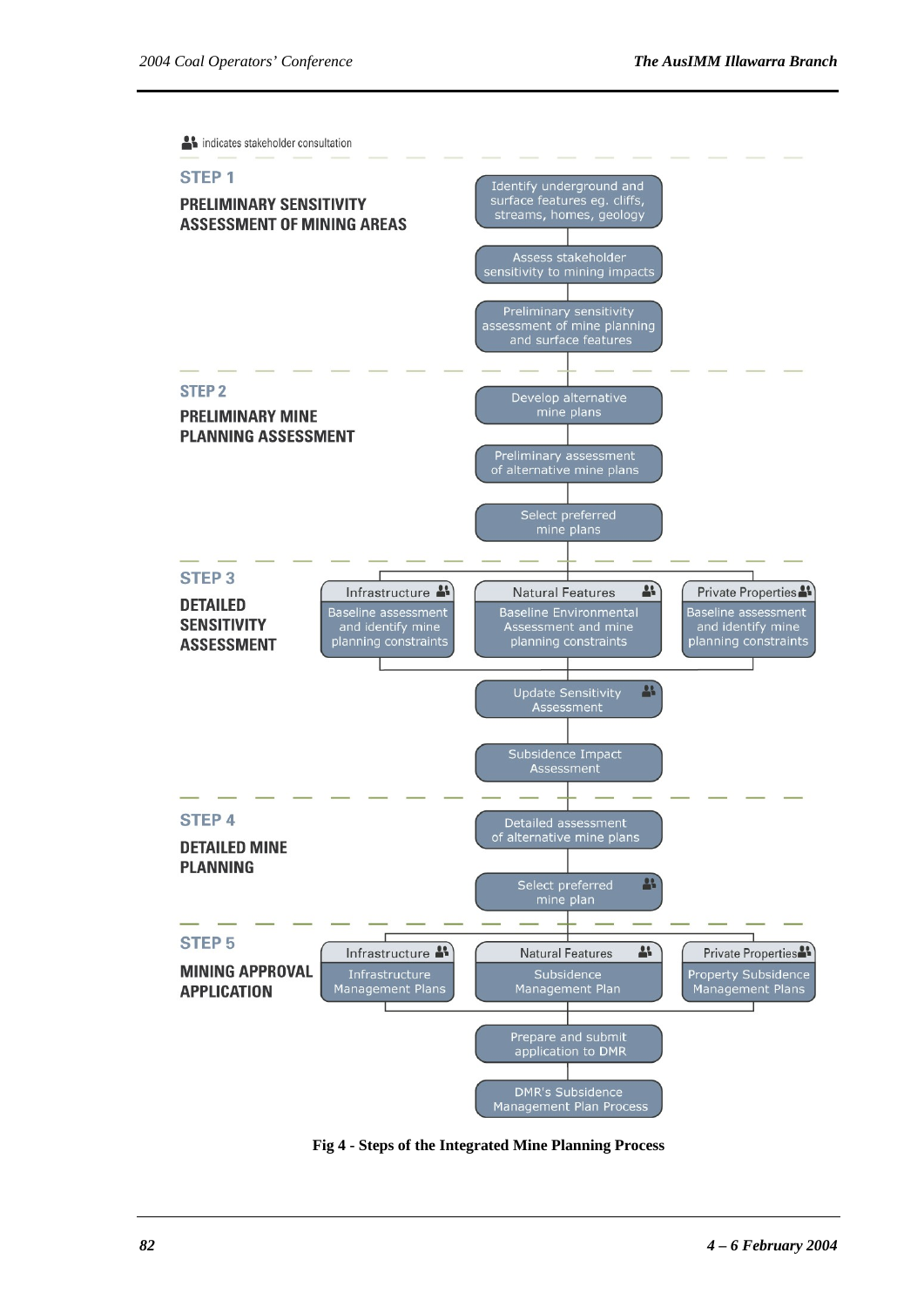#### **Step 3 - Detailed Sensitivity Assessment**

Step 3 involves a detailed sensitivity assessment of surface features, and mining constraints. It includes the collection of baseline data on surface features, subsidence impacts and mitigation measures, and seeks to identify mine planning constraints.

At this stage, the baseline assessment is undertaken in consultation with relevant stakeholders, leading to the revision of the sensitivity assessment from Step 1. These stakeholders include government, environmental groups, and community representatives. A subsidence impact assessment will be undertaken for natural features that will potentially be undermined, and mitigation options will be identified for significant features. Ongoing monitoring and assessment requirements will also be identified during this step.

#### **Step 4 - Detailed Mine Planning**

This step involves a detailed re-evaluation of alternative mine plans based on the results of Step 3. This review is conducted by the multidisciplinary mine planning team, in a similar process to Step 2, and involves a balanced consideration of economic, environmental and social issues. Step 4 results in the selection of a final preferred mine plan and development of preferred mitigation measures.

#### **Step 5 - Preparation of the Mining Approval Application**

This step involves the preparation of an SMP to support the subsequent longwall mining approval application. The SMP will include the impact assessments and proposed mitigation measures for natural features prepared in consultation with relevant government and community stakeholders. Step 5 will be repeated for each longwall mining application required over the life of the mining operation.

The DMR's processing of the SMP involves additional community consultations including public advertisements and access to the SMP.

#### **HOW THE PROCESSING IS BEING IMPLEMENTED**

Illawarra Coal has developed centralised mine planning teams incorporating expertise from the relevant mine, and representatives from exploration, environment, community, and long term mine planning areas to implement the integrated mine planning process. The objective of these teams is to ensure consistency of approach with the IMPP across the company's operations and to manage the development of the mine plan and the approval requirements. The teams are currently implementing the process for the development of new mining areas at both Appin and West Cliff mines.

#### **CONCLUSION**

The future of mining in the Illawarra region will be dependent on adequately addressing sustainability issues. This paper has shown BHP Billiton-Illawarra Coal's approach to incorporating environmental aspects into mine planning.

This has involved internal workshops and projects, together with external consultation. The paper describes the process that the company is utilising to fully incorporate environmental assessments into the mine planning process.

The purpose of this process is to identify sensitive surface features, mitigation and remediation options, and potential avoidance measures early in the mine planning process. Another key aspect of the process is to incorporate internal and external stakeholder feedback as part of the mine planning process.

The IMPP now being utilised within Illawarra Coal business is the process that has been developed to incorporate environmental assessments into mine planning.

It is anticipated this will lead to more secure outcome for the business. This is expected to occur through understanding and addressing environmental issues and incorporating stakeholder feedback early in the mine planning process, therefore minimizing the risk of changes to mine plans being required within short time